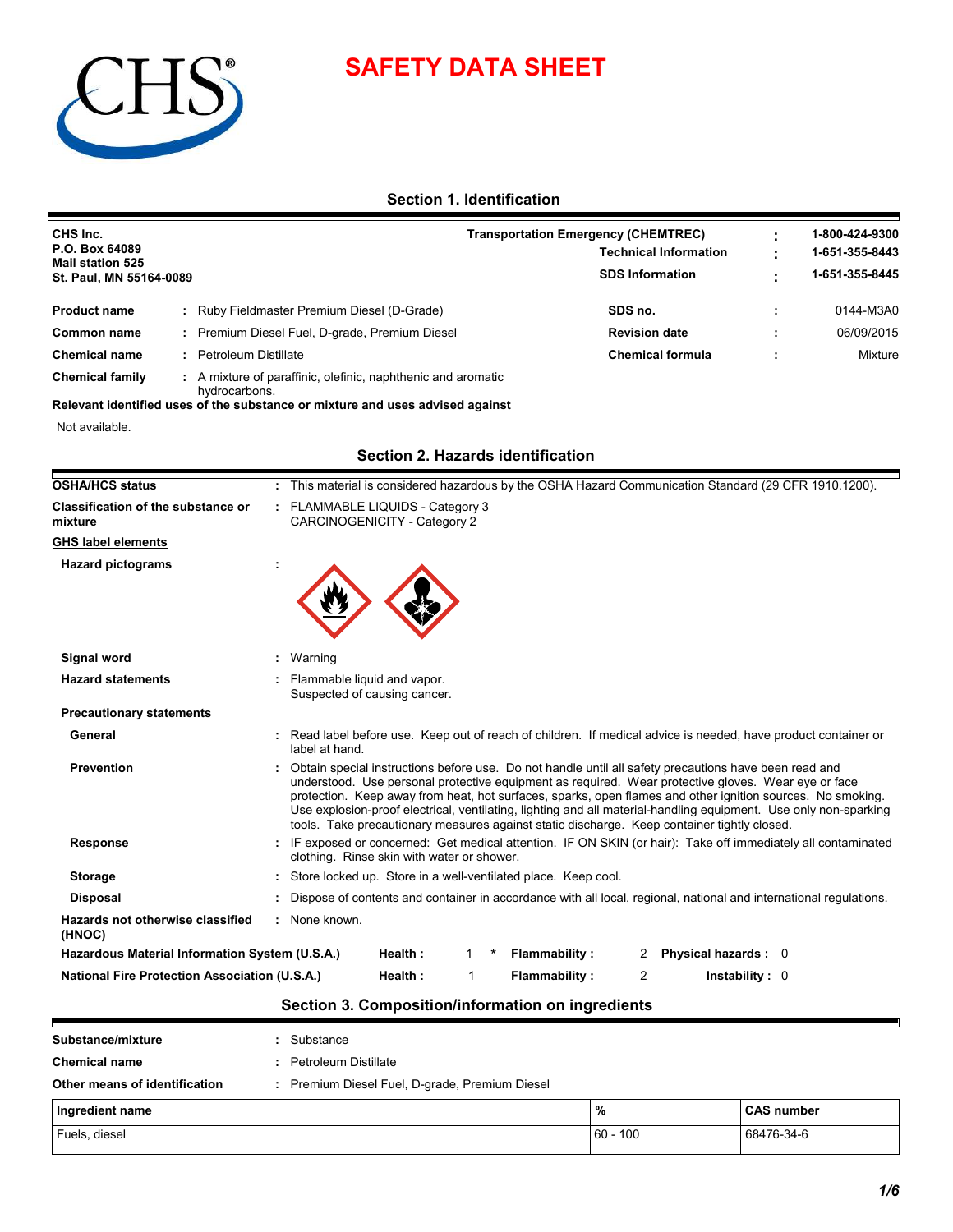Any concentration shown as a range is to protect confidentiality or is due to batch variation.

**There are no additional ingredients present which, within the current knowledge of the supplier and in the concentrations applicable, are classified as hazardous to health or the environment and hence require reporting in this section.**

**Occupational exposure limits, if available, are listed in Section 8.**

#### **Section 4. First aid measures**

| Description of necessary first aid measures        |                                                                                                                                                                                                                                                                                                            |
|----------------------------------------------------|------------------------------------------------------------------------------------------------------------------------------------------------------------------------------------------------------------------------------------------------------------------------------------------------------------|
| Eye contact                                        | If material comes in contact with the eyes, immediately wash the eyes with large amounts of water for 15<br>minutes, occasionally lifting the lower and upper lids. Get medical attention.                                                                                                                 |
| <b>Inhalation</b>                                  | : If person breathes in large amounts of material, move the exposed person to fresh air at once. If breathing has<br>stopped, perform artificial respiration. Keep the person warm and at rest. Get medical attention as soon as<br>possible.                                                              |
| <b>Skin contact</b>                                | : If the material comes in contact with the skin, wash the contaminated skin with soap and water promptly. If the<br>material penetrates through clothing, remove the clothing and wash the skin with soap and water promptly. If<br>irritation persists after washing, get medical attention immediately. |
| Ingestion                                          | : If material has been swallowed, do not induce vomiting. Get medical attention immediately.                                                                                                                                                                                                               |
| Most important symptoms/effects, acute and delayed |                                                                                                                                                                                                                                                                                                            |
| Potential acute health effects                     |                                                                                                                                                                                                                                                                                                            |
| Eye contact                                        | : No known significant effects or critical hazards.                                                                                                                                                                                                                                                        |
| Inhalation                                         | No known significant effects or critical hazards.                                                                                                                                                                                                                                                          |
| <b>Skin contact</b>                                | No known significant effects or critical hazards.                                                                                                                                                                                                                                                          |
| Ingestion                                          | : No known significant effects or critical hazards.                                                                                                                                                                                                                                                        |
| Over-exposure signs/symptoms                       |                                                                                                                                                                                                                                                                                                            |
| Eye contact                                        | : Adverse symptoms may include the following: pain or irritation, watering, redness.                                                                                                                                                                                                                       |
| <b>Inhalation</b>                                  | : Adverse symptoms may include the following: respiratory tract irritation, coughing.                                                                                                                                                                                                                      |
| <b>Skin contact</b>                                | Adverse symptoms may include the following: irritation, redness.                                                                                                                                                                                                                                           |
| Ingestion                                          | : No known significant effects or critical hazards.                                                                                                                                                                                                                                                        |
|                                                    | Indication of immediate medical attention and special treatment needed, if necessary                                                                                                                                                                                                                       |
| Notes to physician                                 | Treat symptomatically. Contact poison treatment specialist immediately if large quantities have been ingested<br>or inhaled.                                                                                                                                                                               |
| <b>Specific treatments</b>                         | No specific treatment.                                                                                                                                                                                                                                                                                     |
| <b>Protection of first-aiders</b>                  | : No action shall be taken involving any personal risk or without suitable training. It may be dangerous to the<br>person providing aid to give mouth-to-mouth resuscitation.                                                                                                                              |
|                                                    |                                                                                                                                                                                                                                                                                                            |

**See toxicological information (Section 11)**

|  | Section 5. Fire-fighting measures |  |
|--|-----------------------------------|--|
|--|-----------------------------------|--|

| <b>Extinguishing media</b>                     |                                                                                                                                                                                                                                                                                                                                                                                                                                                                                                                                                                                     |
|------------------------------------------------|-------------------------------------------------------------------------------------------------------------------------------------------------------------------------------------------------------------------------------------------------------------------------------------------------------------------------------------------------------------------------------------------------------------------------------------------------------------------------------------------------------------------------------------------------------------------------------------|
| Suitable extinguishing media                   | Use water spray to cool fire exposed surfaces and to protect personnel. Foam, dry chemical or<br>water spray (fog) to extinguish fire.                                                                                                                                                                                                                                                                                                                                                                                                                                              |
| Unsuitable extinguishing media                 | : Do not use water jet or water-based fire extinguishers.                                                                                                                                                                                                                                                                                                                                                                                                                                                                                                                           |
| Specific hazards arising from the chemical     | : Vapors are heavier than air and may travel along the ground to a source of ignition (pilot light,<br>heater, electric motor) some distance away. Containers, drums (even empty) can explode when<br>heat (welding, cutting, etc.) is applied.                                                                                                                                                                                                                                                                                                                                     |
| Hazardous thermal decomposition products       | : No specific data.                                                                                                                                                                                                                                                                                                                                                                                                                                                                                                                                                                 |
| Special protective actions for fire-fighters   | Water may be ineffective on flames, but should be used to keep fire-exposed containers cool.<br>Water or foam sprayed into container of hot burning product could cause frothing and endanger<br>fire fighters. Large fires, such as tank fires, should be fought with caution. If possible, pump the<br>contents from the tank and keep adjoining structures cool with water. Avoid spreading burning<br>liquid with water used for cooling purposes. Do not flush down public sewers. Avoid inhalation of<br>vapors. Firefighters should wear self-contained breathing apparatus. |
| Special protective equipment for fire-fighters | Fire-fighters should wear appropriate protective equipment and self-contained breathing apparatus<br>÷.<br>(SCBA) with a full face-piece operated in positive pressure mode.                                                                                                                                                                                                                                                                                                                                                                                                        |
|                                                |                                                                                                                                                                                                                                                                                                                                                                                                                                                                                                                                                                                     |

#### **Section 6. Accidental release measures**

#### **Personal precautions, protective equipment and emergency procedures**

**:** Keep unnecessary and unprotected personnel from entering. Avoid breathing vapor or mist. Provide adequate ventilation. Wear appropriate respirator when ventilation is inadequate. Put on appropriate personal protective equipment. **For non-emergency personnel**

#### **: Methods and materials for containment and cleaning up**

**Spill**

Е

E

Contain with dikes or absorbent to prevent migration to sewers/streams. Take up small spill with dry chemical absorbent; large spills may require pump or vacuum prior to absorbent. May require excavation of severely contaminated soil.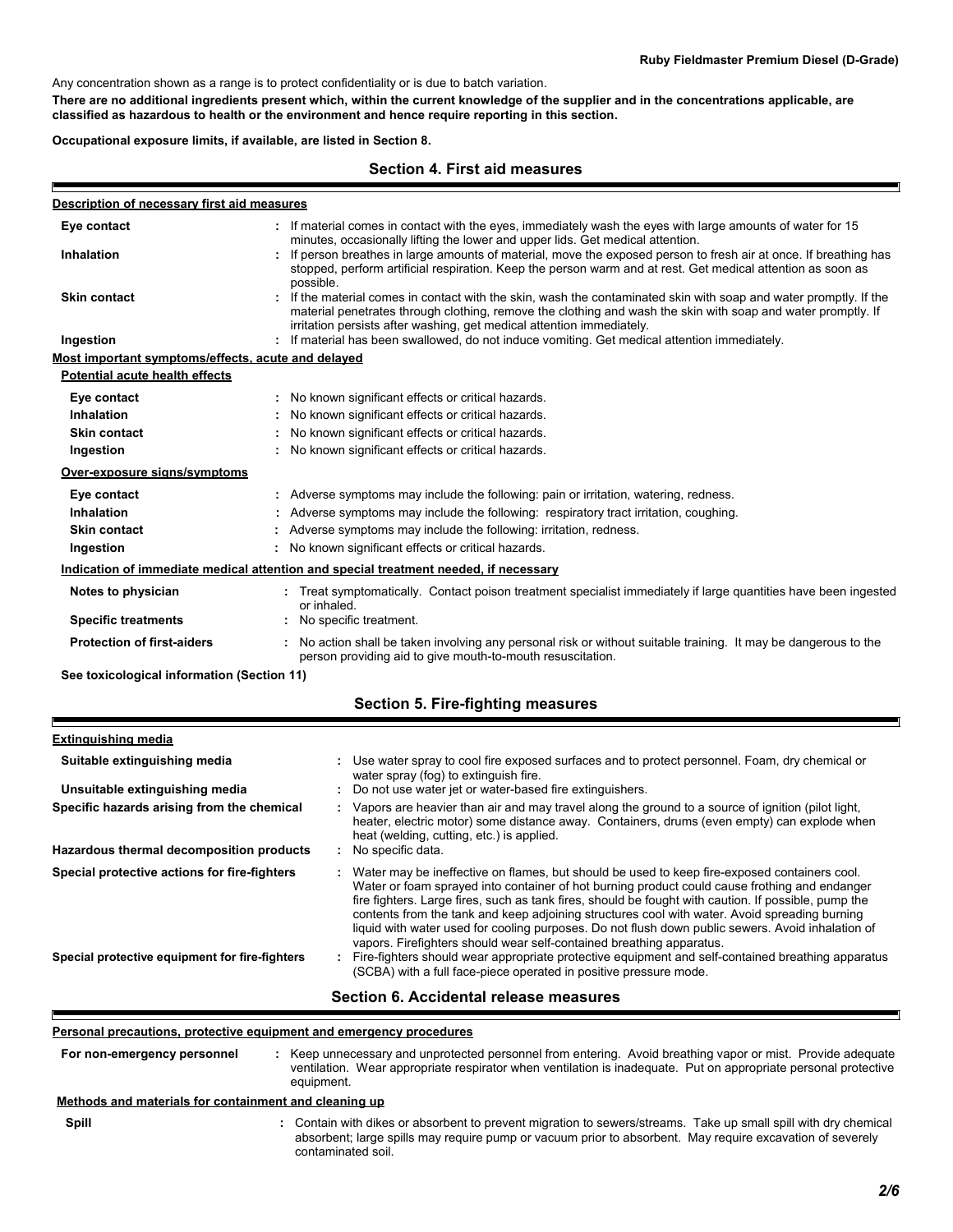# **Section 7. Handling and storage**

| <b>Precautions for safe handling</b>                            |                                                                                                                                                                                                                                                                                                                                                                                                                                               |
|-----------------------------------------------------------------|-----------------------------------------------------------------------------------------------------------------------------------------------------------------------------------------------------------------------------------------------------------------------------------------------------------------------------------------------------------------------------------------------------------------------------------------------|
| <b>Protective measures</b>                                      | : Put on appropriate personal protective equipment (see Section 8). Do not get in eyes or on skin or clothing.<br>Do not breathe vapor or mist. Do not ingest. Use only with adequate ventilation. Wear appropriate respirator<br>when ventilation is inadequate.                                                                                                                                                                             |
| Advice on general occupational<br>hygiene                       | : Eating, drinking and smoking should be prohibited in areas where this material is handled, stored and<br>processed. Workers should wash hands and face before eating, drinking and smoking.                                                                                                                                                                                                                                                 |
| Conditions for safe storage,<br>including any incompatibilities | : Do not store above the following temperature: $113^{\circ}$ C (235.4°F). Odorous and toxic fumes may form from the<br>decomposition of this product if stored at excessive temperatures for extended periods of time. Store in<br>accordance with local regulations. Store in a dry, cool and well-ventilated area, away from incompatible<br>materials (see Section 10). Use appropriate containment to avoid environmental contamination. |

# **Section 8. Exposure controls/personal protection**

### **Control parameters**

E

I

# **Occupational exposure limits**

| Ingredient name                        |                                                         | <b>Exposure limits</b>                                                                                                                                                                                                        |
|----------------------------------------|---------------------------------------------------------|-------------------------------------------------------------------------------------------------------------------------------------------------------------------------------------------------------------------------------|
| Fuels, diesel                          |                                                         | ACGIH TLV (United States, 4/2014). Absorbed through skin.<br>TWA: 100 mg/m <sup>3</sup> , (measured as total hydrocarbons) 8 hours. Form:<br>Inhalable fraction and vapor                                                     |
| Appropriate engineering controls       | : Use only with adequate ventilation.                   |                                                                                                                                                                                                                               |
| <b>Environmental exposure controls</b> | requirements of environmental protection legislation.   | Emissions from ventilation or work process equipment should be checked to ensure they comply with the                                                                                                                         |
| Individual protection measures         |                                                         |                                                                                                                                                                                                                               |
| <b>Hygiene measures</b>                | to the workstation location.                            | : Wash hands, forearms and face thoroughly after handling chemical products, before eating, smoking and using<br>the lavatory and at the end of the working period. Ensure that eyewash stations and safety showers are close |
| Eye/face protection                    |                                                         | : Recommended: Splash goggles and a face shield, where splash hazard exists.                                                                                                                                                  |
| <b>Skin protection</b>                 |                                                         |                                                                                                                                                                                                                               |
| <b>Hand protection</b>                 | $\div$ 4 - 8 hours (breakthrough time): Nitrile gloves. |                                                                                                                                                                                                                               |
| <b>Body protection</b>                 | : Recommended: Long sleeved coveralls.                  |                                                                                                                                                                                                                               |
| Other skin protection                  | : Recommended: Impervious boots.                        |                                                                                                                                                                                                                               |
| <b>Respiratory protection</b>          | filter.                                                 | : If ventilation is inadequate, use a NIOSH-certified respirator with an organic vapor cartridge and P95 particulate                                                                                                          |

# **Section 9. Physical and chemical properties**

| <b>Appearance</b>               |                                              | <b>Relative density</b>             | : 0.835                                                              |
|---------------------------------|----------------------------------------------|-------------------------------------|----------------------------------------------------------------------|
| <b>Physical state</b>           | : Liquid. [May contain dye]                  | <b>Evaporation rate</b>             | $:$ >1 (Butyl acetate = 1)                                           |
| Color                           | : Light green to yellow.                     | Solubility                          | : Insoluble in the following materials: cold water<br>and hot water. |
| Odor                            | Mild hydrocarbon.                            | Solubility in water                 | : Insoluble                                                          |
| Odor threshold                  | Not available.                               | Partition coefficient: n-           | : Not available.                                                     |
| рH                              | Not available.                               | octanol/water                       |                                                                      |
| <b>Melting point</b>            | Not available.                               | <b>Auto-ignition</b><br>temperature | : $>256.66^{\circ}$ C ( $>494^{\circ}$ F)                            |
| <b>Boiling point</b>            | : 171.11 to 343.33 °C (340 to 650 °F)        | <b>Decomposition</b><br>temperature | : Not available.                                                     |
| Flash point                     | : Closed cup: 60°C (140°F) [Pensky-Martens.] | <b>SADT</b>                         | : Not available.                                                     |
| <b>Flammability</b>             | Not available.                               | <b>Viscosity</b>                    | : Not available.                                                     |
| Lower and upper                 | Lower: $0.6\%$                               | Vapor pressure                      | : <6.7 kPa (<50 mm Hg) (68°F)                                        |
| explosive (flammable)<br>limits | Upper: 7.5%                                  | Vapor density                       | : $>1$ [Air = 1]                                                     |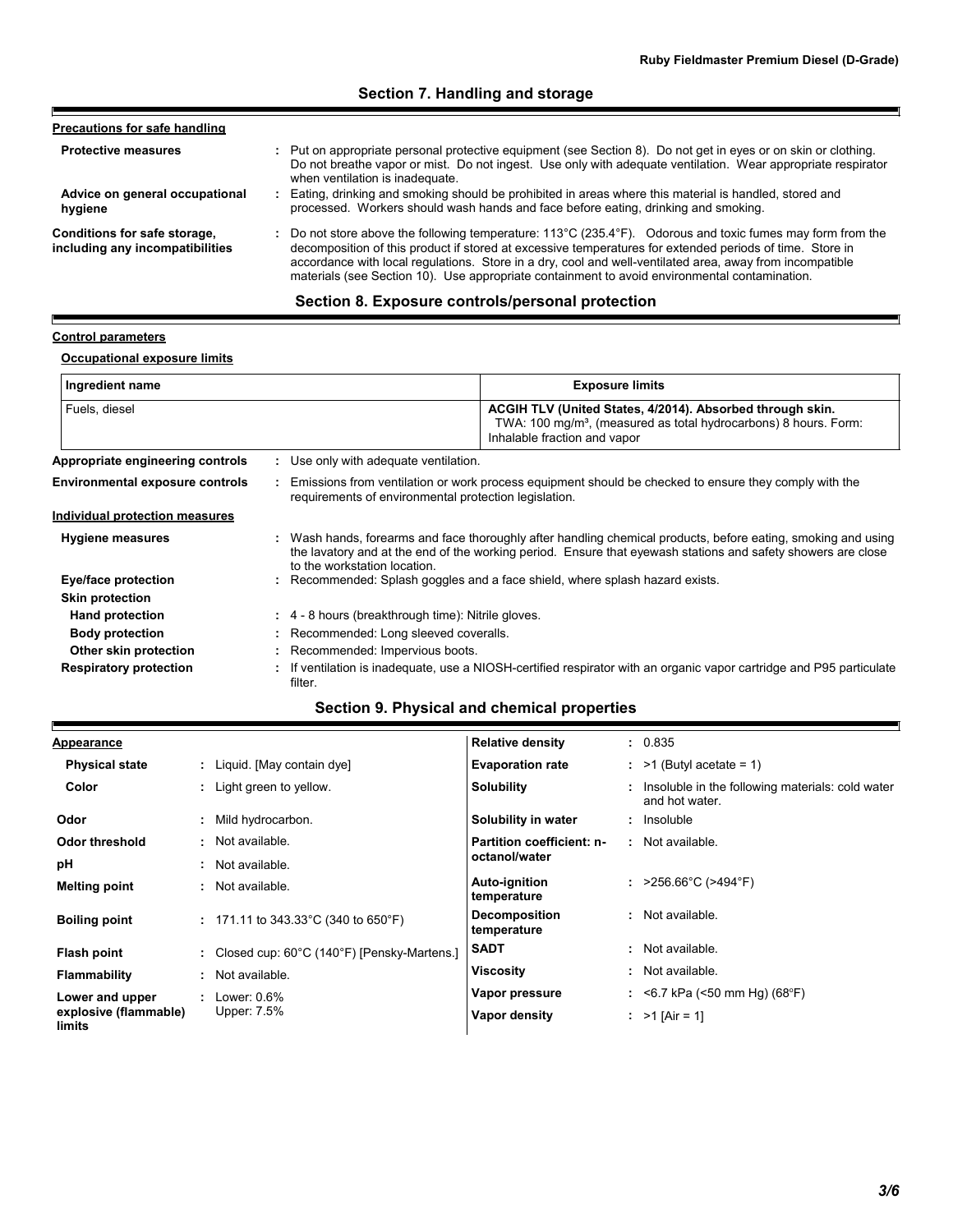| Reactivity<br><b>Chemical stability</b><br>Possibility of hazardous reactions | : No specific test data related to reactivity available for this product or its ingredients.<br>: The product is stable.<br>: Under normal conditions of storage and use, hazardous reactions will not occur.                           |
|-------------------------------------------------------------------------------|-----------------------------------------------------------------------------------------------------------------------------------------------------------------------------------------------------------------------------------------|
| <b>Conditions to avoid</b>                                                    | : Avoid all possible sources of ignition (spark or flame). Do not pressurize, cut, weld, braze, solder, drill, grind or<br>expose containers to heat or sources of ignition. Do not allow vapor to accumulate in low or confined areas. |
| Incompatible materials<br>Hazardous decomposition products                    | : Reactive or incompatible with the following materials: Strong oxidizing agents.<br>Under normal conditions of storage and use, hazardous decomposition products should not be produced.                                               |

#### **Section 10. Stability and reactivity**

## **Section 11. Toxicological information**

# **Acute toxicity Carcinogenicity Mutagenicity Teratogenicity Reproductive toxicity Irritation/Corrosion Sensitization Information on the likely routes of :** Dermal contact. Eye contact. Inhalation. Ingestion. **exposure Specific target organ toxicity (single exposure) Specific target organ toxicity (repeated exposure) Aspiration hazard Information on toxicological effects** There is no data available. **Skin :** There is no data available. **Eyes :** There is no data available. **Respiratory :** There is no data available. : There is no data available. **Skin Skin Skin Example 1 :** There is no data available. **Respiratory :** There is no data available. There is no data available. There is no data available. There is no data available. There is no data available. There is no data available. There is no data available. There is no data available. There is no data available.

## **Section 12. Ecological information**

#### **Toxicity**

Е

Е

There is no data available.

#### **Persistence and degradability**

There is no data available.

#### **Bioaccumulative potential**

| Product/ingredient name | LogP <sub>ow</sub> | <b>BCF</b> | <b>Potential</b> |
|-------------------------|--------------------|------------|------------------|
| Fuels, diesel           | - ລາ<br>د.د ~      |            | low              |

#### **Mobility in soil**

**Soil/water partition coefficient (K<sub>oc</sub>) :** There is no data available.

**Other adverse effects :** No known significant effects or critical hazards.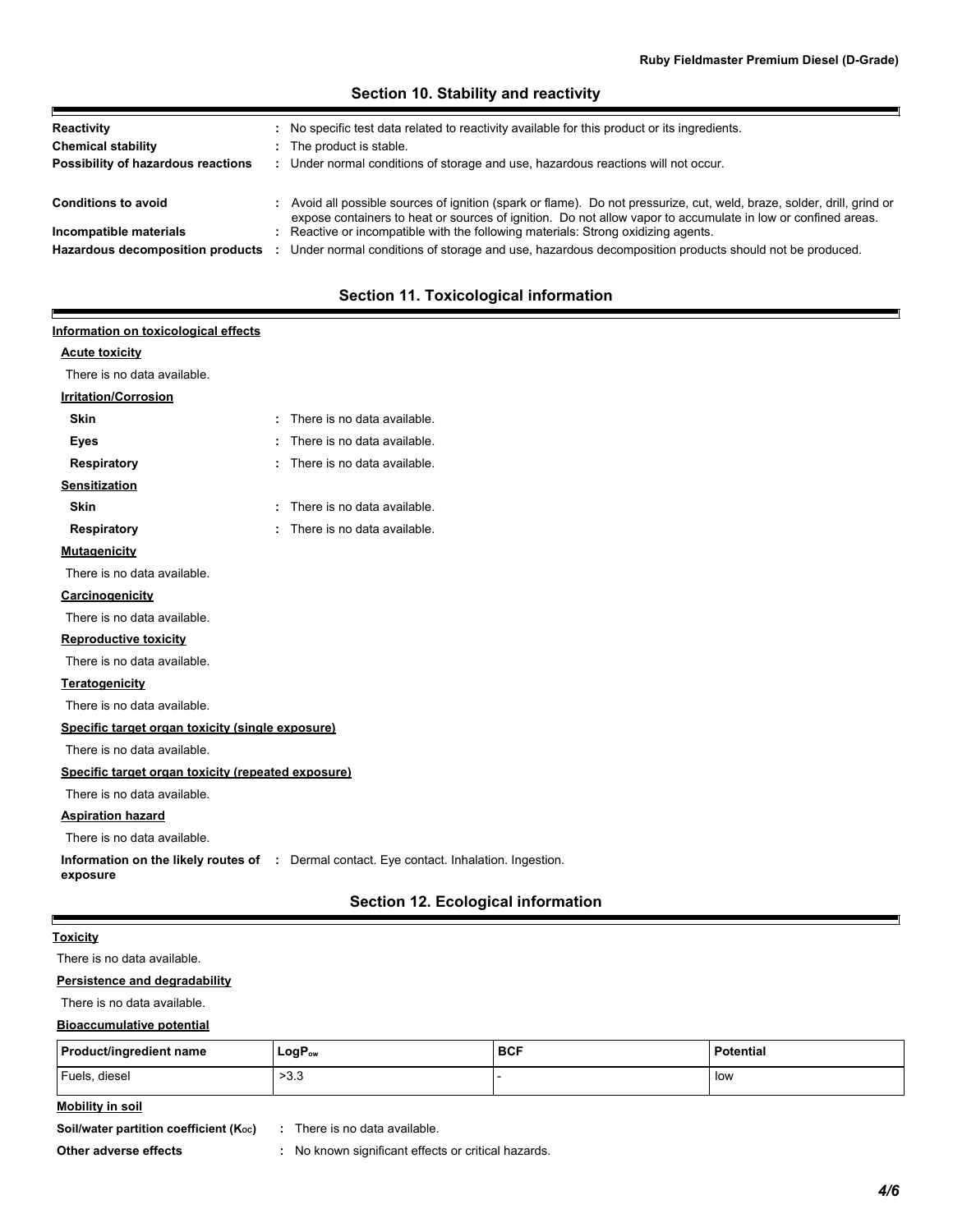| <b>Disposal methods</b>                                                                                                                                              |                     |                                 |                                          |                                  |                                                                                                         | Disposal of this product, solutions and any by-products should comply with the requirements of environmental<br>protection and waste disposal legislation and any regional local authority requirements. |                                              |
|----------------------------------------------------------------------------------------------------------------------------------------------------------------------|---------------------|---------------------------------|------------------------------------------|----------------------------------|---------------------------------------------------------------------------------------------------------|----------------------------------------------------------------------------------------------------------------------------------------------------------------------------------------------------------|----------------------------------------------|
|                                                                                                                                                                      |                     |                                 | <b>Section 14. Transport information</b> |                                  |                                                                                                         |                                                                                                                                                                                                          |                                              |
| <b>DOT IDENTIFICATION NUMBER NA1993</b>                                                                                                                              |                     |                                 | DOT proper shipping name                 |                                  |                                                                                                         | COMBUSTIBLE LIQUID, N.O.S. (Fuels, diesel)                                                                                                                                                               |                                              |
| <b>DOT Hazard Class(es)</b>                                                                                                                                          | Combustible liquid. | PG                              | - 111                                    |                                  |                                                                                                         | <b>DOT EMER. RESPONSE GUIDE NO. 128</b>                                                                                                                                                                  |                                              |
|                                                                                                                                                                      |                     |                                 | Section 15. Regulatory information       |                                  |                                                                                                         |                                                                                                                                                                                                          |                                              |
| <b>U.S. Federal regulations</b>                                                                                                                                      |                     |                                 |                                          |                                  | United States inventory (TSCA 8b): All components are listed or exempted.                               | : TSCA 8(a) CDR Exempt/Partial exemption: All components are listed or exempted.                                                                                                                         |                                              |
| Clean Air Act Section 602 Class I Substances<br><b>Clean Air Act Section 602 Class II Substances</b><br>Clean Air Act Section 112(b) Hazardous Air Pollutants (HAPs) |                     | : Not listed<br>: Not listed    | : Not listed                             |                                  | <b>DEA List I Chemicals (Precursor Chemicals)</b><br><b>DEA List II Chemicals (Essential Chemicals)</b> |                                                                                                                                                                                                          | : Not listed<br>: Not listed                 |
|                                                                                                                                                                      |                     |                                 |                                          |                                  |                                                                                                         |                                                                                                                                                                                                          |                                              |
|                                                                                                                                                                      |                     |                                 |                                          |                                  |                                                                                                         |                                                                                                                                                                                                          |                                              |
| <b>Composition/information on ingredients</b>                                                                                                                        |                     |                                 |                                          |                                  |                                                                                                         |                                                                                                                                                                                                          |                                              |
| No products were found.                                                                                                                                              |                     |                                 |                                          |                                  |                                                                                                         |                                                                                                                                                                                                          |                                              |
| <b>SARA 304 RQ</b>                                                                                                                                                   | : Not applicable.   |                                 |                                          |                                  |                                                                                                         |                                                                                                                                                                                                          |                                              |
|                                                                                                                                                                      |                     |                                 |                                          |                                  |                                                                                                         |                                                                                                                                                                                                          |                                              |
| <b>SARA 311/312</b><br><b>Hazard classifications</b>                                                                                                                 | : Fire hazard       | Delayed (chronic) health hazard |                                          |                                  |                                                                                                         |                                                                                                                                                                                                          |                                              |
| <b>Composition/information on ingredients</b>                                                                                                                        |                     |                                 |                                          |                                  |                                                                                                         |                                                                                                                                                                                                          |                                              |
| <b>SARA 302/304</b><br><b>Name</b>                                                                                                                                   |                     | %                               | <b>Fire</b><br>hazard                    | Sudden<br>release of<br>pressure | <b>Reactive</b>                                                                                         | <b>Immediate</b><br>(acute) health<br>hazard                                                                                                                                                             | <b>Delayed</b><br>(chronic)<br>health hazard |
| Fuels, diesel                                                                                                                                                        |                     | $60 - 100$                      | Yes.                                     | No.                              | No.                                                                                                     | No.                                                                                                                                                                                                      | Yes.                                         |
| <b>SARA 313</b>                                                                                                                                                      |                     |                                 |                                          |                                  |                                                                                                         | : This product (does/not) contain toxic chemicals subject to the reporting requirements of SARA Section 313 of<br>the Emergency Planning and Community Right-To-Know Act of 1986 and of 40 CFR 372.      |                                              |
| <b>Product name</b>                                                                                                                                                  |                     |                                 | <b>CAS number</b>                        |                                  | %                                                                                                       |                                                                                                                                                                                                          |                                              |

SARA 313 notifications must not be detached from the SDS and any copying and redistribution of the SDS shall include copying and redistribution of the notice attached to copies of the SDS subsequently redistributed.

#### **State regulations**

**Massachusetts**

None of the components are listed. **:**

**New York :** None of the components are listed.

- 
- **New Jersey :** None of the components are listed.

**Pennsylvania :** None of the components are listed.

**California Prop. 65**

No products were found. **:**